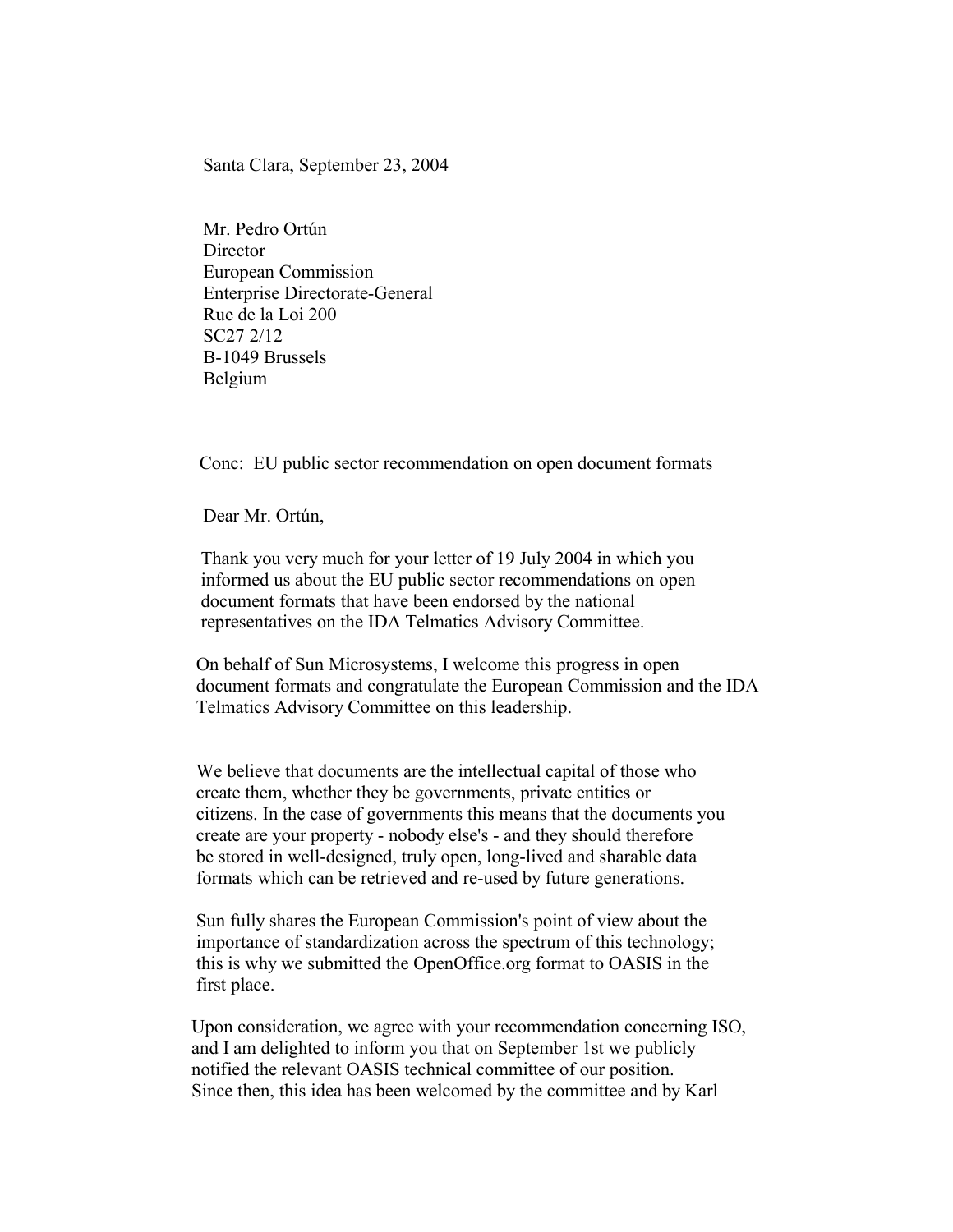Best, OASIS' Vice President. Note that since we do not control the committee, or OASIS, or ISO, we cannot promise success, but we do not foresee serious obstacles at the moment and I think we can be optimistic that the OASIS Open Office XML format will become an ISO standard.

 With regard to your recommendation to industry to "provide filters that allow documents based on Microsoft's WordML specifications and the emerging OASIS Open Document Format to be read and written to other applications and that these filters should be made available for all products and platforms", I am also very pleased to announce that Sun has developed Open Source WordML and ExcelML filters which will be in the next release of Sun's StarOffice (version 8) and in the next release of OpenOffice.org from the OpenOffice.org open source project. These filters will be available for adaptation and re-use by others in industry. We intend to continue developing new interoperability filters for StarOffice and OpenOffice.org as we see new software releases from other vendors.

 Sun Microsystems highly appreciates the European Commission's efforts in this important field and look forward to continued work with you to enable full interoperability and openness in the document format market.

 Please do not hesitate to contact me at any time if we can be of further assistance to the European Commission.

Yours sincerely,

 Jonathan Schwartz President and Chief Operating Officer Sun Microsystems Inc.

Cc:

European Commission

- Costas Andropolous, Head of Unit, ENTR/D/4

- Paul Timmers, Head of Unit, INFSOC/C/6
- Bernhard Schnittger, Acting Head of Unit, ENTR/D/2

Sun Microsystems

- John Loiacono, Sun Microsystems Software Group